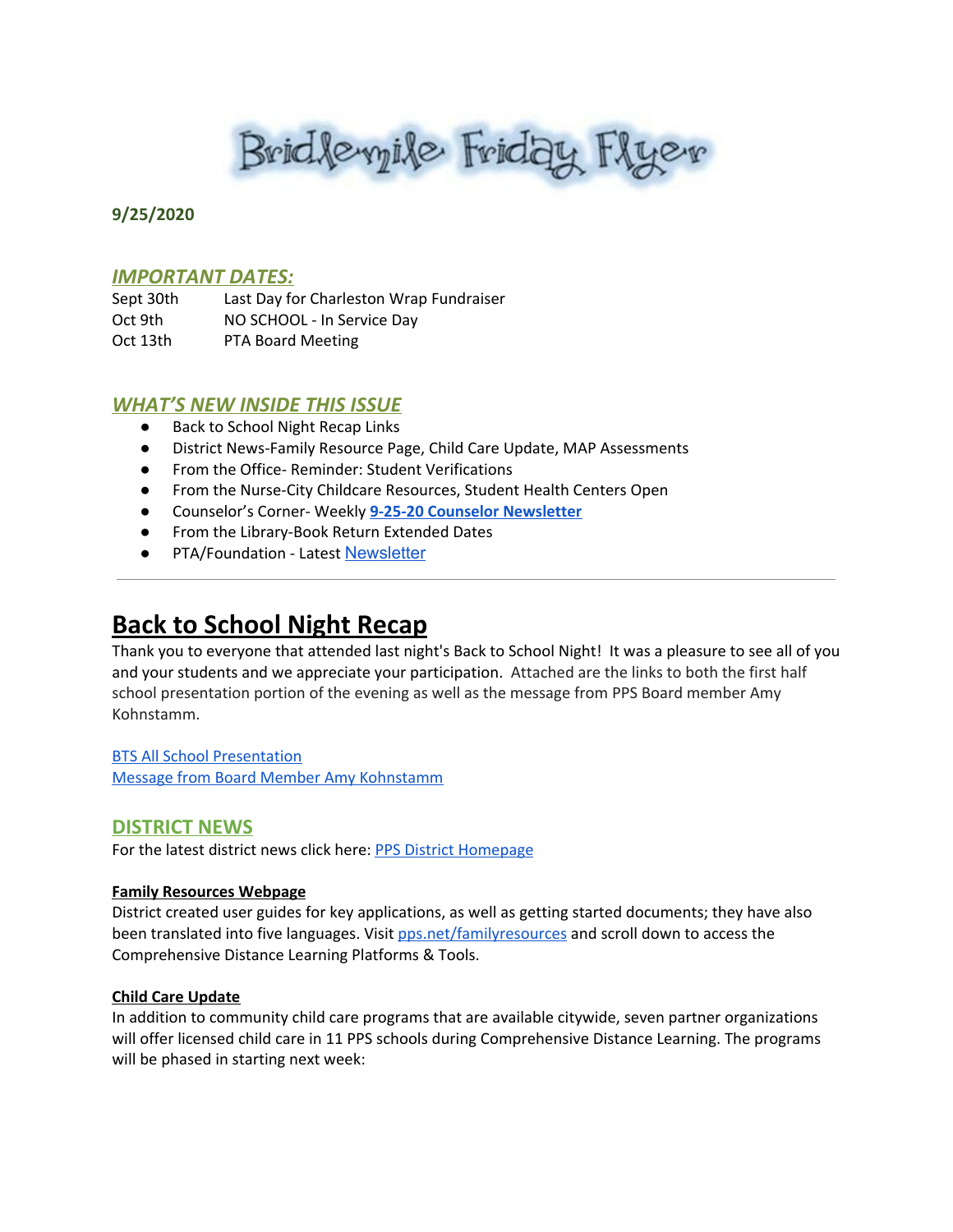Sept. 28: Beach, Creston, King, Rigler Oct. 5: Hayhurst, James John, MLC, Vestal, Winterhaven Oct. 12: Irvington, Lent

To register for child care, click on the flyer below. Information below is included on the flyer.

[English](https://docs.google.com/viewerng/viewer?url=https://www.pps.net//cms/lib/OR01913224/Centricity/Domain/184/ChildCareDuringComprehensive+Learning.pdf) | [Español](https://www.pps.net/cms/lib/OR01913224/Centricity/Domain/184/Child_Care_Flier-09.09.20-Spanish.pdf) | Tiế[ng](https://www.pps.net/cms/lib/OR01913224/Centricity/Domain/184/Child_Care_Flier-09.09.20-Vietnamese.pdf) Việ[t](https://drive.google.com/file/d/1huoSwkF5C2pkJZNHZFhgagK_iR9iPuLR/view?usp=sharing) | [中文](https://www.pps.net/cms/lib/OR01913224/Centricity/Domain/184/Child_Care_Flier-09.09.20-Chinese.pdf) | [Русский](https://www.pps.net/cms/lib/OR01913224/Centricity/Domain/184/Child_Care_Flier-09.09.20-Russian.pdf) | [Soomaal](https://www.pps.net/cms/lib/OR01913224/Centricity/Domain/184/Child_Care_Flier-09.09.20-Somali.pdf)

Child care programs

- Accept children ages 5 12.
- Enroll no more than 30-40 students per school.
- **Set aside 50% of the slots for families qualifying for state subsidies.** Low rates last for one year if subsidy is approved by Oct. 31, 2020. State subsidy application is [here](https://sharedsystems.dhsoha.state.or.us/DHSForms/Served/de7476.pdf).
- Enroll PPS students and children of PPS employees regardless of which school children are enrolled in.
- Follow strict licensing guidelines including stable cohorts, face coverings, hand hygiene, routine cleaning and sanitation, parent drop-off/pick-up outside of the school building.

SUN site managers, coordinators and community agents have been trained to support families in accessing child care, whether in a PPS building or in the community. In addition, child care staff have been trained on supporting students during distance learning.

For more information, visit the PPS Child Care [website](https://www.pps.net/Domain/184)

#### **MAP Assessments**

# [English](http://track.spe.schoolmessenger.com/f/a/4mVQpZ-aRjAhB6F5eKSK8A~~/AAAAAQA~/RgRhTQByP0ReaHR0cHM6Ly93d3cucHBzLm5ldC9jbXMvbGliL09SMDE5MTMyMjQvQ2VudHJpY2l0eS9Eb21haW4vNC9NQVAtZW1haWwtU2VwdGVtYmVyMjAyMC1FbmdsaXNoLnBkZlcHc2Nob29sbUIKAEbyzGtf2Dtj61IQZGJ1cmxpbmdAcHBzLm5ldFgEAAAAAQ~~) | [Español](http://track.spe.schoolmessenger.com/f/a/4as1BeMKd_JgcAy-LfMiZQ~~/AAAAAQA~/RgRhTQByP0ReaHR0cHM6Ly93d3cucHBzLm5ldC9jbXMvbGliL09SMDE5MTMyMjQvQ2VudHJpY2l0eS9Eb21haW4vNC9NQVAtZW1haWwtU2VwdGVtYmVyMjAyMC1TcGFuaXNoLnBkZlcHc2Nob29sbUIKAEbyzGtf2Dtj61IQZGJ1cmxpbmdAcHBzLm5ldFgEAAAAAQ~~) | Tiế[ng](http://track.spe.schoolmessenger.com/f/a/86TpO8HA04M-Wk7hblOIcA~~/AAAAAQA~/RgRhTQByP0RhaHR0cHM6Ly93d3cucHBzLm5ldC9jbXMvbGliL09SMDE5MTMyMjQvQ2VudHJpY2l0eS9Eb21haW4vNC9NQVAtZW1haWwtU2VwdGVtYmVyMjAyMC1WaWV0bmFtZXNlLnBkZlcHc2Nob29sbUIKAEbyzGtf2Dtj61IQZGJ1cmxpbmdAcHBzLm5ldFgEAAAAAQ~~) Việt | [中文](http://track.spe.schoolmessenger.com/f/a/IL778Ygd8yOdl3Jtnq2AMA~~/AAAAAQA~/RgRhTQByP0ReaHR0cHM6Ly93d3cucHBzLm5ldC9jbXMvbGliL09SMDE5MTMyMjQvQ2VudHJpY2l0eS9Eb21haW4vNC9NQVAtZW1haWwtU2VwdGVtYmVyMjAyMC1DaGluZXNlLnBkZlcHc2Nob29sbUIKAEbyzGtf2Dtj61IQZGJ1cmxpbmdAcHBzLm5ldFgEAAAAAQ~~) | [Русский](http://track.spe.schoolmessenger.com/f/a/2nVn4dzGiZFjyvlXREoDtQ~~/AAAAAQA~/RgRhTQByP0ReaHR0cHM6Ly93d3cucHBzLm5ldC9jbXMvbGliL09SMDE5MTMyMjQvQ2VudHJpY2l0eS9Eb21haW4vNC9NQVAtZW1haWwtU2VwdGVtYmVyMjAyMC1SdXNzaWFuLnBkZlcHc2Nob29sbUIKAEbyzGtf2Dtj61IQZGJ1cmxpbmdAcHBzLm5ldFgEAAAAAQ~~) | [Soomaali](http://track.spe.schoolmessenger.com/f/a/-nDUoOEzjZU1G8ZDDToyyw~~/AAAAAQA~/RgRhTQByP0RdaHR0cHM6Ly93d3cucHBzLm5ldC9jbXMvbGliL09SMDE5MTMyMjQvQ2VudHJpY2l0eS9Eb21haW4vNC9NQVAtZW1haWwtU2VwdGVtYmVyMjAyMC1Tb21hbGkucGRmVwdzY2hvb2xtQgoARvLMa1_YO2PrUhBkYnVybGluZ0BwcHMubmV0WAQAAAAB)

Dear PPS Parents and Guardians,

As we welcome students back to the new school year, an important step for teachers is to understand your student's most essential learning needs. To collect this valuable information, students will take Measures of Academic Progress (MAP) assessments. The MAP assessment is a low stakes test – this means that the results are not used for grading students or for school accountability purposes.

Normally, the MAP assessment is conducted in the classroom setting, but because of distance learning, students will take this assessment at home. Testing will take place between September 28 and October 23. Many students, especially younger children, will need assistance from an adult in the home. Please review the PPS Parent Guide for Fall 2020 MAP [Testing](http://track.spe.schoolmessenger.com/f/a/-ljtjun0KmckEc5Rn9pY5A~~/AAAAAQA~/RgRhTQByP0RhaHR0cHM6Ly93d3cucHBzLm5ldC9jbXMvbGliL09SMDE5MTMyMjQvQ2VudHJpY2l0eS9Eb21haW4vNC9GYWxsXzIwMjBfTUFQX1BhcmVudF9HdWlkZS1FbmdsaXNoLnBkZlcHc2Nob29sbUIKAEbyzGtf2Dtj61IQZGJ1cmxpbmdAcHBzLm5ldFgEAAAAAQ~~) to learn more about the assessment. Your student's teacher will provide further information about when the test will be given. The district will provide your student's scores to you sometime in early to mid-November.

Thank you. PPS System Planning and Performance Department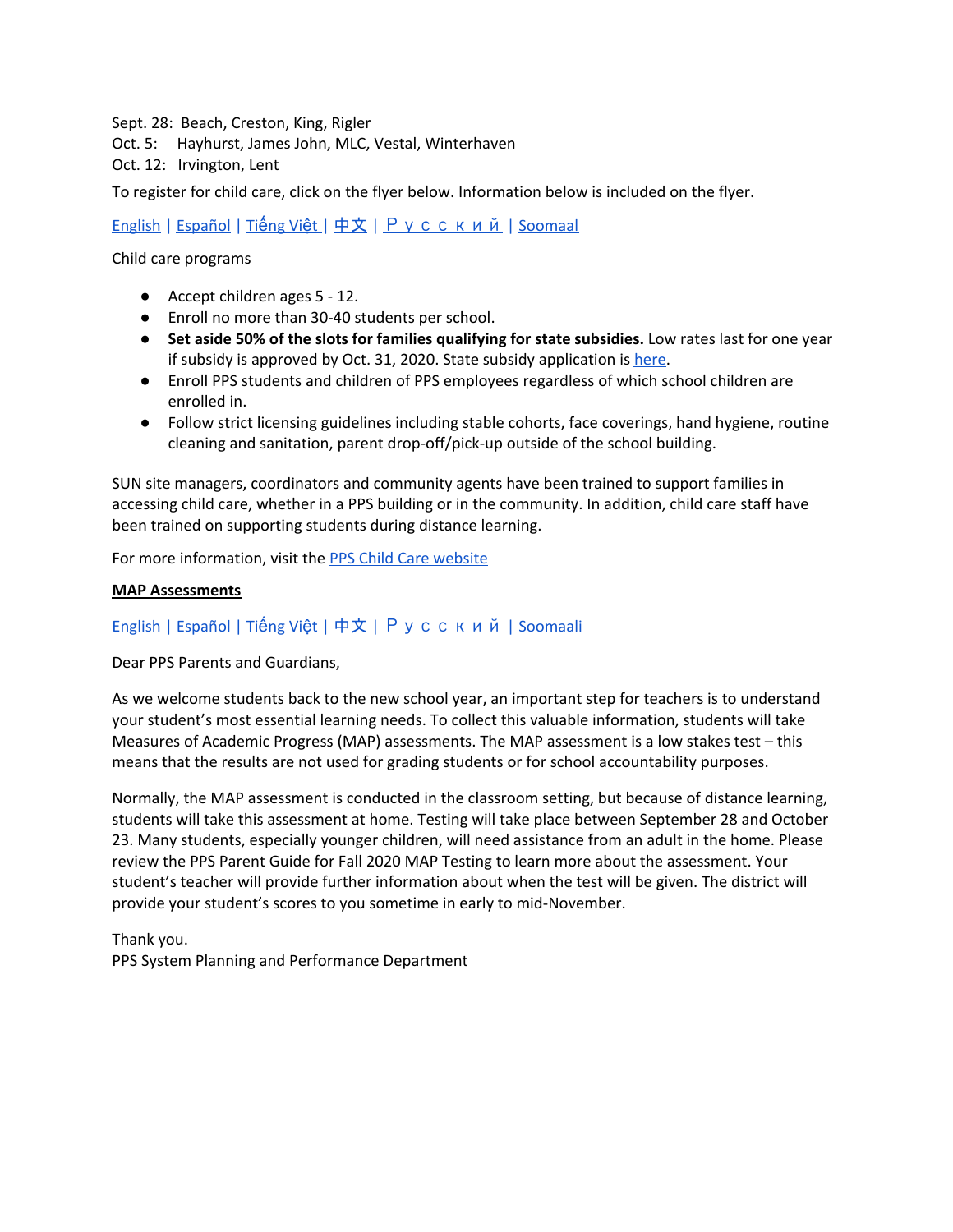# **FROM THE OFFICE**

## Student Profile Verification **Please remember to update your student's information online!**

Thank you to all the families who have already completed their student verification! Each year parents and/or guardians are asked to review and update the information on file for their children (students). This information can be reviewed, edited and submitted online via PPS ParentVUE. Get started by going to: [ParentVUE.pps.net](https://www.pps.net/Page/2341)

Benefits of verifying online via ParentVUE

- Complete yearly verification of your student's information
- You can update your communication and language preferences
- Ensures your school has the most up to date information
- Saves paper and time

#### Front Office Staff

The school building is closed and Front Office staff will be working remotely. Our virtual office hours are Monday - Friday 8:00 AM – 3:30 PM. The quickest and best way to reach us is email but if a phone call is more convenient, please feel free to leave a message 503-916-6292, we will be checking voicemails regularly.

Main Office: [bridlemile-office@pps.net](mailto:bridlemile-office@pps.net) Dana Burling- School Secretary: [dburling@pps.net](mailto:dburling@pps.net) Sonja Williams-Principal Secretary: [swilliams1@pps.net](mailto:swilliams1@pps.net)

#### Attendance

if you are reporting your child's absence from distance learning, please email your child's teacher and cc the Office: [bridlemile-office@pps.net](mailto:bridlemile-office@pps.net)

Update on School Supplies- The district has put out a list of suggested items one might need for Distance Learning- it is posted on our school website *School [Website](http://www.pps.k12.or.us/schools/bridlemile/)*. Please note that this is just a suggested list and **not** required.

## **FROM THE NURSE**

Families, please see the attached link from MESD (Multnomah Education Service District) for childcare resources outside of PPS.

#### COVID-19 Childcare [Resources](https://www.multnomahesd.org/covid-child-care.html)

#### **Student Health Centers Open Fall 2020**

Multnomah County **Student Health Centers are open at David Douglas, Parkrose and Roosevelt High Schools (Sept. 8)** for in-person health services and mental health counseling this fall, while schools are engaged in distance learning. Phone and video appointments are also available. Any Multnomah County K-12 youth can access care at any center and there are no out of pocket costs.

English [version](https://www.multnomahesd.org/uploads/1/2/0/2/120251715/shc_open_consolidated_fall_2020.pdf) (PDF) [Chinese](https://www.multnomahesd.org/uploads/1/2/0/2/120251715/shc_consolidated_chinese_open_fall_2020.pdf) version (PDF) [Russian](https://www.multnomahesd.org/uploads/1/2/0/2/120251715/shc_consolidated_russian_open_fall_2020.pdf) version (PDF) Somali [version](https://www.multnomahesd.org/uploads/1/2/0/2/120251715/shc_consolidated_somali_open_fall_2020.pdf) (PDF)

[Spanish](https://www.multnomahesd.org/uploads/1/2/0/2/120251715/shc_consolidated_spanish_open_fall_2020.pdf) version (PDF) [Vietnamese](https://www.multnomahesd.org/uploads/1/2/0/2/120251715/shc_consolidated_vietnamese_open_fall_2020.pdf) version (PDF)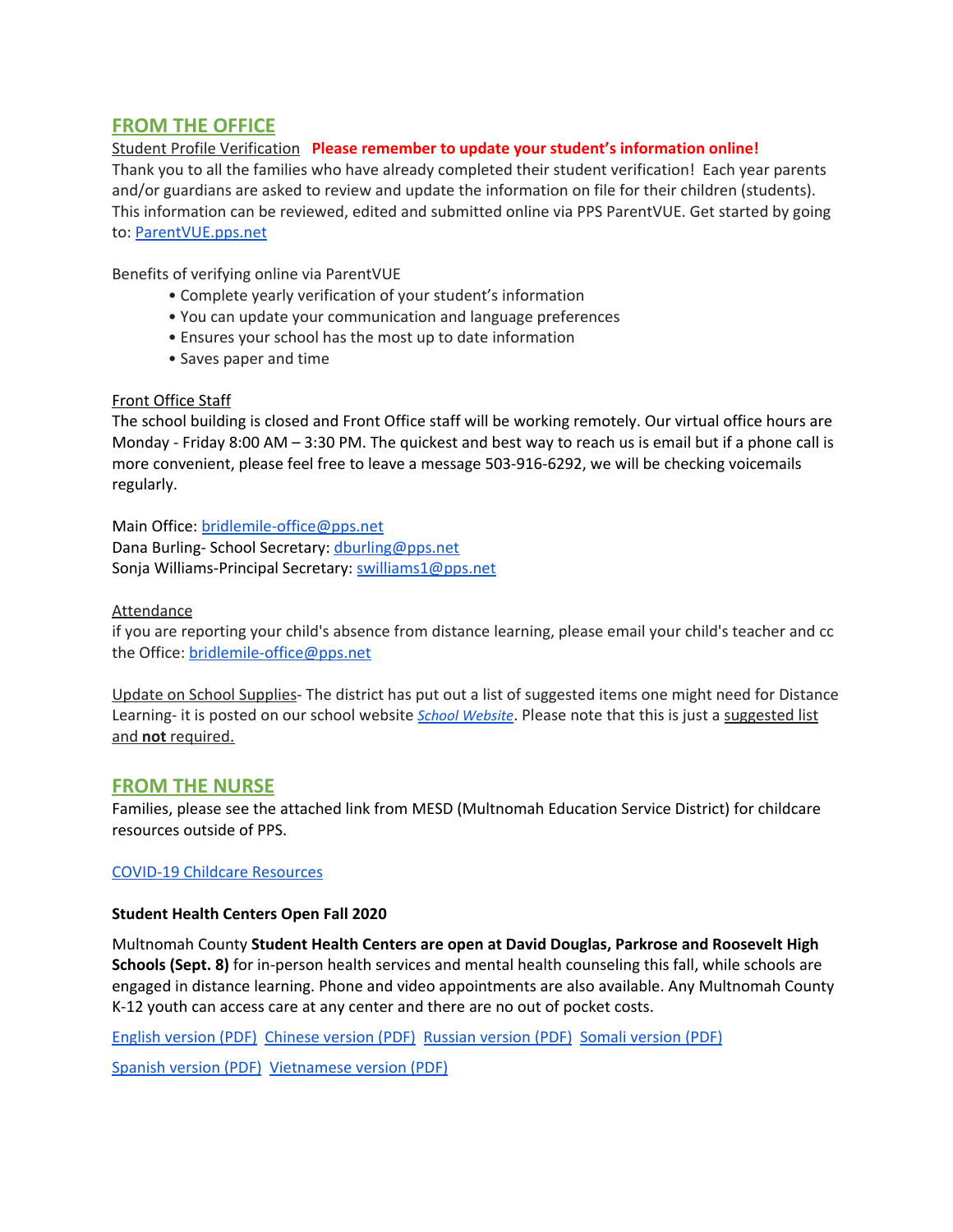# **COUNSELORS CORNER**

Click the link to see this week's counselor Newsletter: **9-25-20 Counselor [Newsletter](https://docs.google.com/document/d/1n5IQLQqVRRIBiQJTjKWJrPkiyABXjr0FdD3bxasB1ko/edit?usp=sharing)**

# **FROM MR. STENGER-TECHNOLOGY NEWS**

**Accessing District Digital Resources and Support**



The district hub for students and families during distance learning can be found at [www.pps.net/fall2020](http://www.pps.net/fall2020). From that page, families can access information and support for the primary digital platforms being used for distance learning, as well as child care, health care, food support, and more.

## **Fall 2020 Specials Schedule**

All specialists are using Zoom and Seesaw for classes this fall. The weekly specials schedule can be found here: [Bridlemile](https://docs.google.com/presentation/u/0/d/1UpxJmJgHC2S7KyxMdvI9Bt4agZp4N3qqbH-Yk6qvPD0/edit) Remote Specials Schedule.

While Zoom meeting links are best accessed through your student's Seesaw account, we have added clickable links to the schedule as a backup in case there are technical issues. If your student is having trouble accessing their specials classes in Seesaw, the steps to reach them can be found here: [Accessing](https://docs.google.com/presentation/u/0/d/1QqvQH5Xm7Sux5AjzWLkiq7Kt_gxhKoYQ3tH7t95vJQk/edit) Specials Classes

## **Common Issues with District Devices**

We have had a couple of issues crop up with district devices that were distributed to students both in the spring and fall. Many of these issues can be resolved by making sure that your device is updated to the latest version of the ChromeOS. If you are running into any problems with a district device, these steps are a good place to start: Updating a District [Chromebook](https://docs.google.com/document/d/1-XrznKLtkIYGYiFqzRECej-_Arzs0vIDfr5faAbrG6g/preview)

# **LIBRARY NEWS**

## BOOK RETURN

**September 28th-October 2nd Library Book Return.** Outside of Bridlemile's main entrance there will be tubs to return library books from last year. Book return is available from 8:30 to 3 pm. Please note that the books will not be checked in and taken off of student accounts for at least 72 hours in order to follow COVID safety procedures. Thanks for taking the time and searching for those library books!

## BOOK CHECKOUT

Bridlemile library will be offering limited book checkout services following COVID19 safety protocol. Thank you for your patience as we implement this new procedure. If you have questions, please contact: Susan Dahinden, Teacher Librarian, at sdahinden@pps.net Mondays, Tuesdays, and Wednesday mornings.